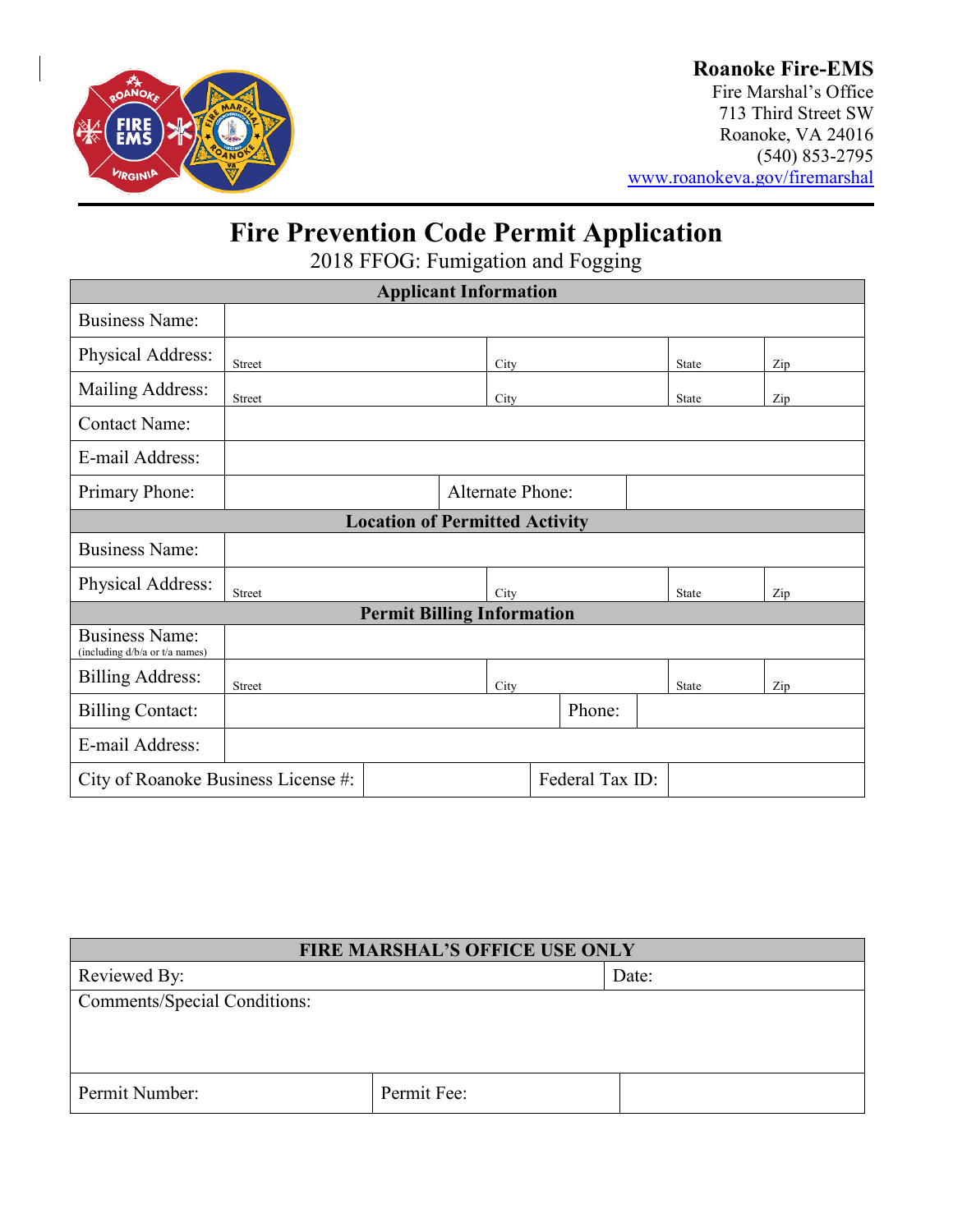#### **Application Checklist**

#### **Review of this permit application requires all of the following to be included:**

Completed Fire Prevention Code Permit Application

Copy of the Applicants State License

Site Plan of the specified Location

SDS for ALL fogs or fumigants

Safety Plan

#### **Circumstances of Application/Description of Work**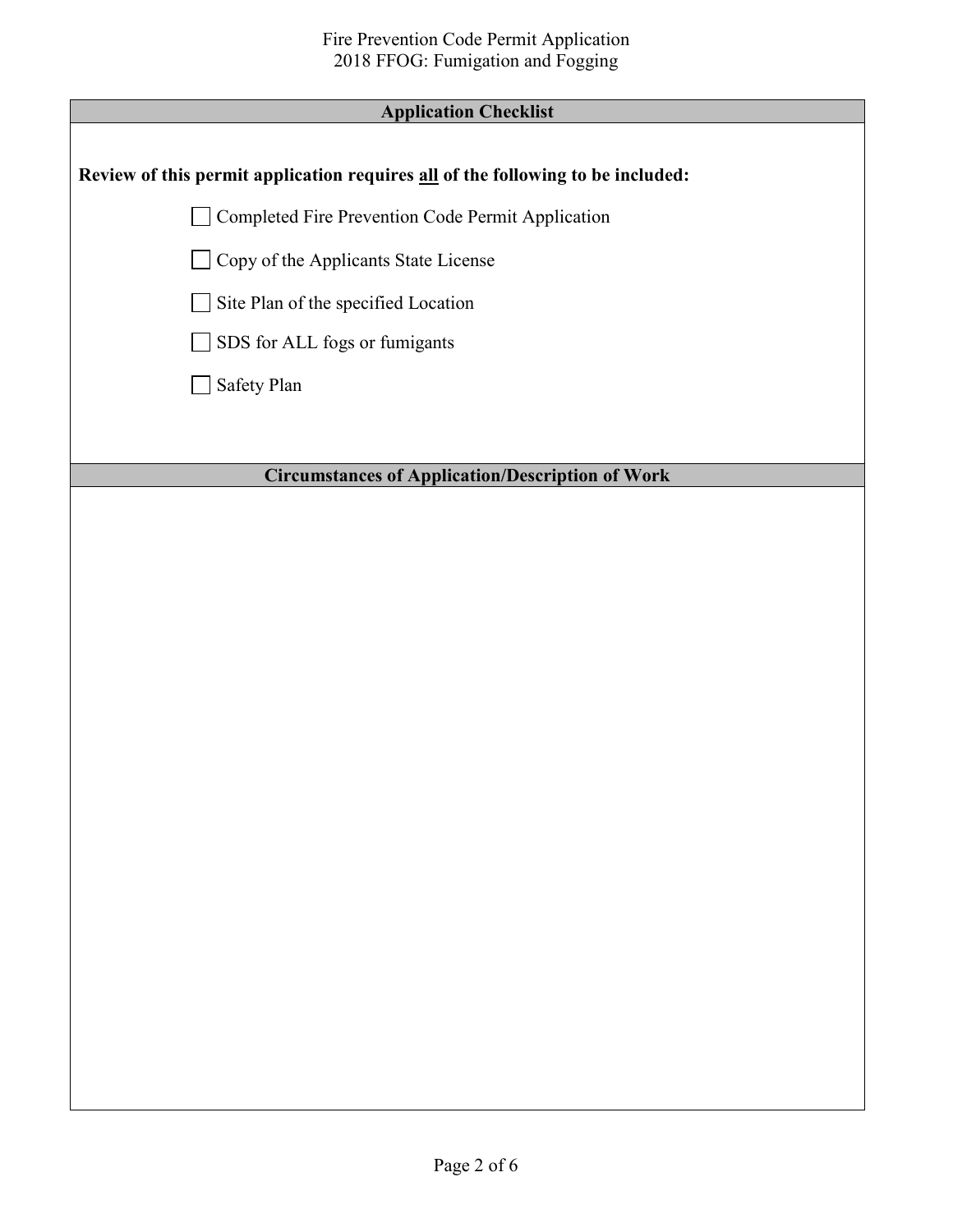#### **Permit General Conditions and Acknowledgements**

The Applicant is required to review the following provisions of the Statewide Fire Prevention Code and its referenced standards. After reviewing each provision, the Applicant must initial each item to acknowledge their review and agreement to comply with the requirement. If the requirement is not applicable to the application, the Applicant is to write N/A in place of their initials.

- Fires, open flames and similar sources of ignition shall be eliminated from the space under fumigation or insecticidal fogging. Heating, where needed, shall be of an approved type.
- Electricity in any part of the building, structure or space where operation of switches or electrical devices, equipment or systems that could serve as a source of ignition shall be shut off.
- The fire code official and fire chief shall be notified in writing not less than 48 hours before the building, structure or space is to be closed in connection with the utilization of any toxic or flammable fumigant. Notification shall give the location of the enclosed space to be fumigated or fogged, the occupancy, the fumigants or insecticides to be utilized, the person or persons responsible for the operation, and the date and time at which the operation will begin. Written notice of any fumigation or insecticidal fogging operation shall be given to affected occupants of the building, structure or space in which such operations are to be conducted with sufficient advance notice to allow the occupants to evacuate the building, structure or space. Such notice shall inform the occupants as to the purpose, anticipated duration and hazards associated with the fumigation or insecticidal fogging operation.
- Approved warning signs indicating the danger, type of chemical involved and necessary precautions shall be posted on all doors and entrances to the affected building, structure or space and on all gangplanks and ladders from the deck, pier or land to a ship. Such notices shall be printed in red ink on a white background. Letters in the headlines shall be not less than 2 inches (51 mm) in height and shall state the date and time of the operation, the name and address of the person, the name of the operator in charge, and a warning stating that the affected building, structure or space shall be vacated not less than 1 hour before the operation begins and shall not be reentered until the danger signs have been removed by the proper authorities.
- During the period fumigation is in progress, except where fumigation is conducted in a gas-tight vault or tank, a responsible watchperson shall remain on duty at the entrance or entrances to the enclosed fumigated space until after the fumigation is completed and the building, structure or space is properly ventilated and safe for occupancy. Sufficient watchers shall be provided to prevent persons from entering the enclosed space under fumigation without being observed.

- Insecticidal fogging liquids with a flash point below 100°F (38°C) shall not be utilized.

 Persons engaged in the business of fumigation or insecticidal fogging shall maintain and have available approved protective breathing apparatus.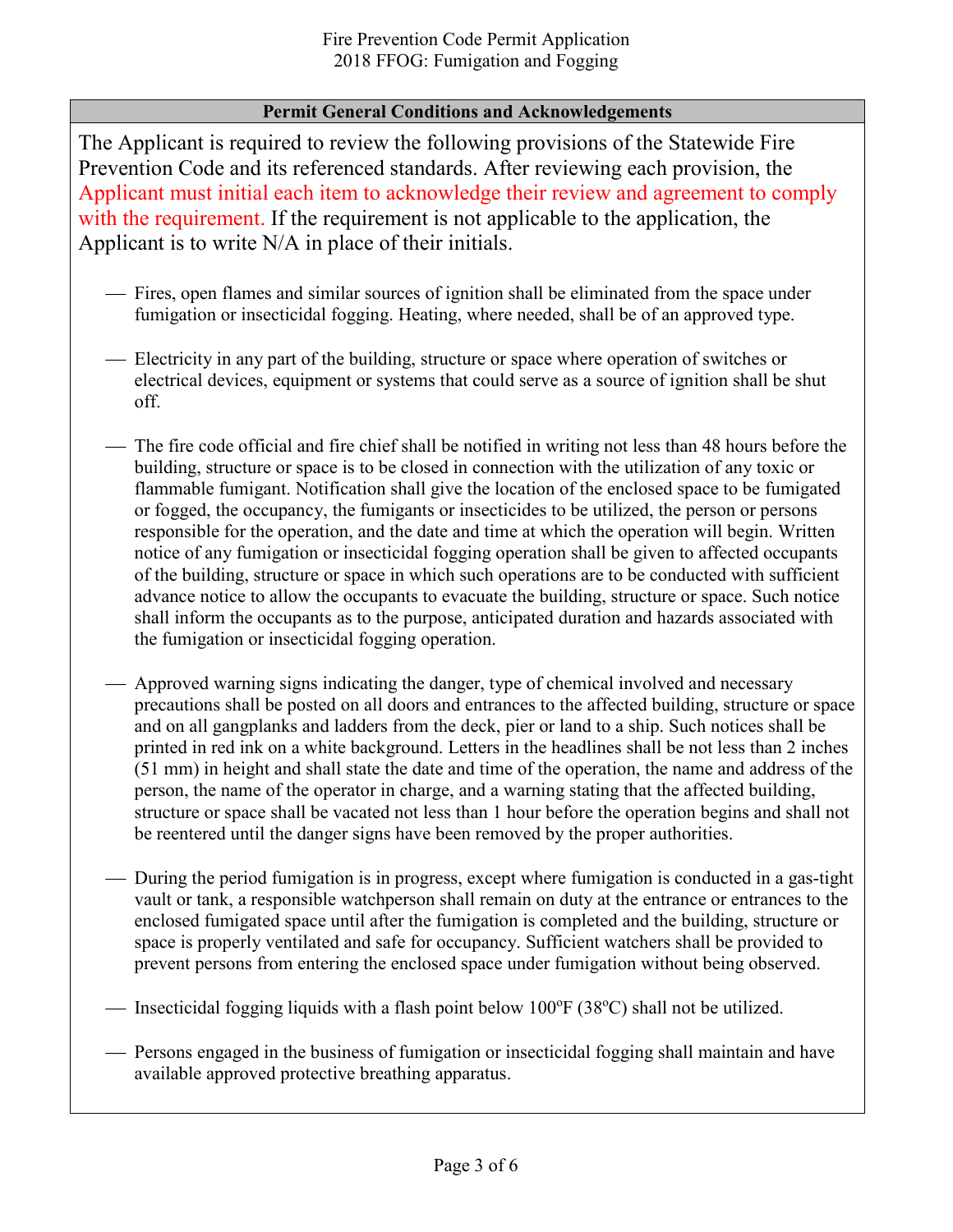- Paper and other similar materials that do not meet the flame propagation performance criteria of Test 1 or Test Method 2, as appropriate, of NFPA 701 shall not be used to wrap or cover a building, structure or space in excess of that required for the sealing of cracks, casements and similar openings.
- At the end of the exposure period, fumigators shall safely and properly ventilate the premises and contents; properly dispose of fumigant containers, residues, debris and other materials used for such fumigation; and clear obstructions from gas-fires appliance vents.
- The use of carbon disulfide and hydrogen cyanide shall be restricted to agricultural fumigation

#### **Permit Certification**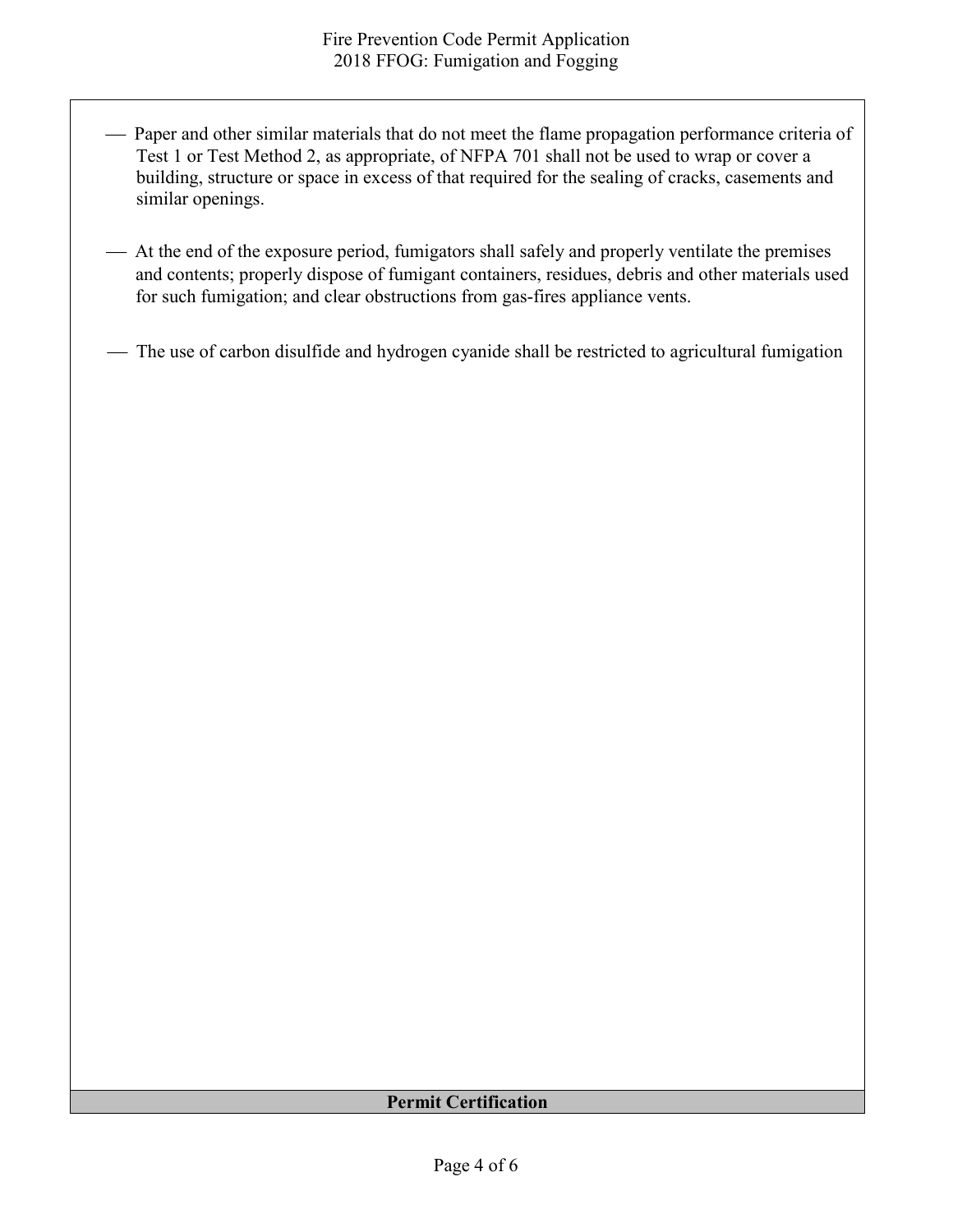By my signature below, I hereby certify that I have read and examined this application and that all of the information contained therein is true and correct. Furthermore, I certify that the proposed operations will fully comply with the requirements contained in The Virginia Statewide Fire Prevention Code and any other related laws and /or Codes. I agree to indemnify, save harmless, and defend the City of Roanoke, its agents and employees, from all claims, damages, costs, expenses, and charges, including attorney's fees, which arise out of or by reason of these operations.

I acknowledge that if a permit is issued based on this application, it shall only be valid with in the building, facility, and/or location listed on this application for the specific date(s) and time(s) for which it is issued.

I acknowledge that approval of this application does not constitute permit issuance. Permit issuance does not occur until the completion of an on-site inspection by the Roanoke Fire Marshal's Office.

I acknowledge and understand that any violations of the Virginia Statewide Fire Prevention Code and/or the requirements of this permit may result in immediate permit suspension or revocation.

I agree to indemnify, save harmless, and defend the City of Roanoke, Virginia and its agents and employees from all claims, damages, costs, expenses, and charges, including attorney's fees, which arise out of or by reason of the activities associated with this permit.

| Name:             |       |  |
|-------------------|-------|--|
| <b>Signature:</b> | Date: |  |